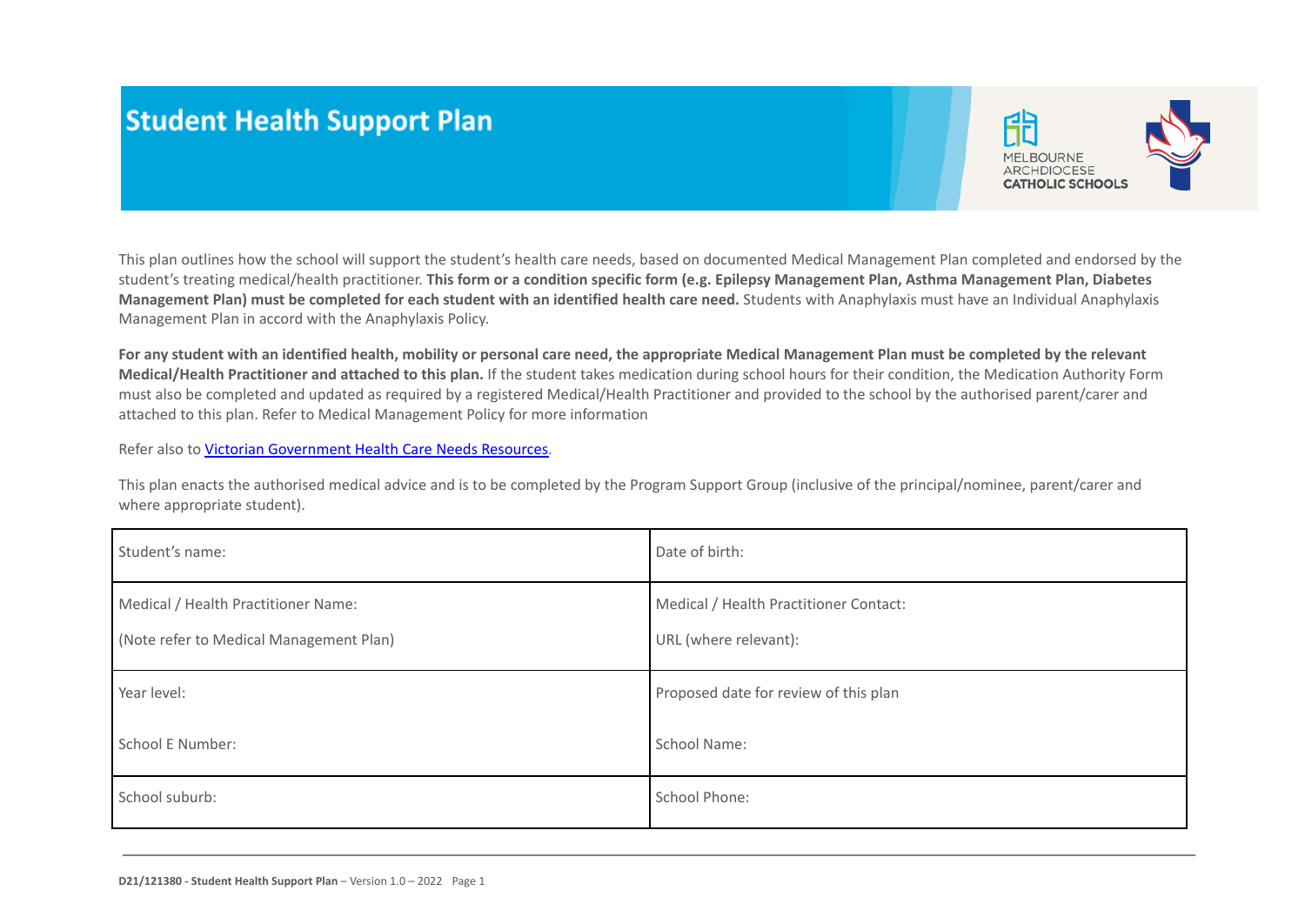| Parent/carer contact information (1) | Parent/carer contact information (2) | Other emergency contacts (if parent/carer not<br>available) |
|--------------------------------------|--------------------------------------|-------------------------------------------------------------|
| Name:                                | Name:                                | Name:                                                       |
| Relationship:                        | Relationship:                        | Relationship:                                               |
| Home phone:                          | Home phone:                          | Home phone:                                                 |
| Work phone:                          | Work phone:                          | Work phone:                                                 |
| Mobile:                              | Mobile:                              | Mobile:                                                     |
| Address:                             | Address:                             | Address:                                                    |

# How the school will support the student's health needs

| Student health condition/medical diagnosis/diagnoses:                                                                          | Describe functional impact for the student |
|--------------------------------------------------------------------------------------------------------------------------------|--------------------------------------------|
| Does the student have needs that could impact on the management of their<br>health condition at school? (select all relevant): |                                            |
| $\Box$ cognitive,                                                                                                              |                                            |
| $\Box$ communication,                                                                                                          |                                            |
| $\Box$ sensory seeking,                                                                                                        |                                            |
| $\Box$ vision,                                                                                                                 |                                            |
| $\Box$ hearing,                                                                                                                |                                            |
| $\Box$ learning or behavioural needs                                                                                           |                                            |
| Dose the student have mobility needs?                                                                                          |                                            |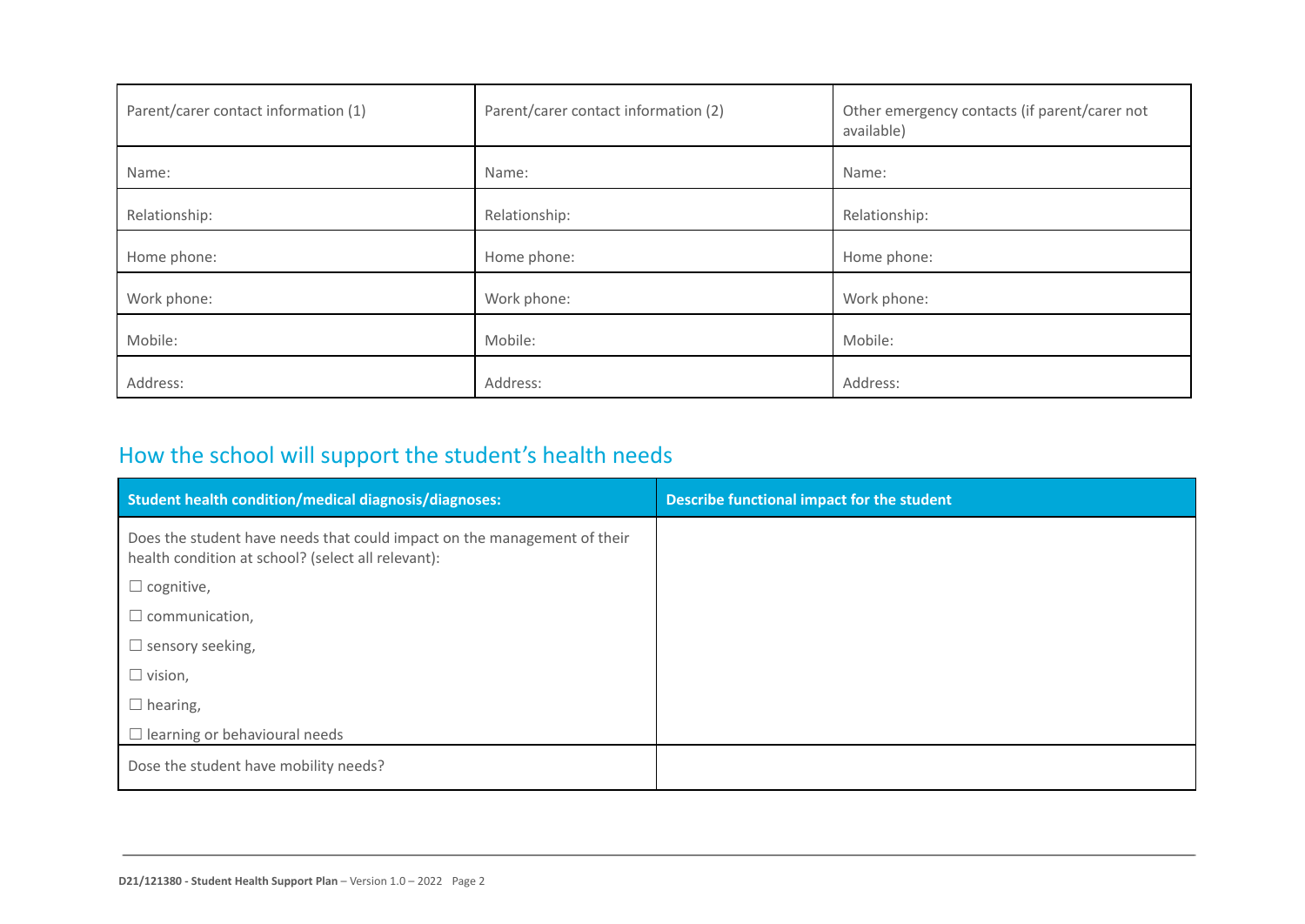| <b>Student health condition/medical diagnosis/diagnoses:</b>                                                                                                                                                                | Describe functional impact for the student |
|-----------------------------------------------------------------------------------------------------------------------------------------------------------------------------------------------------------------------------|--------------------------------------------|
| Is there a need for additional support related to the wellbeing of the<br>student?                                                                                                                                          |                                            |
| (e.g. psychological wellbeing, interrupted attendance, learning in other<br>settings such as hospital and CAMHS programs, deteriorating health,<br>supervision for eating disorder, grief and loss issues, palliative care) |                                            |
| Is there a need for additional support with daily living tasks?                                                                                                                                                             |                                            |
| (e.g. assistance with personal hygiene, continence care, oral eating and<br>drinking, transfers and positioning, nose-blowing, handwashing,<br>menstruation management)                                                     |                                            |
| Attendance e.g. select subjects, flexible attendance, hospital education,<br>Virtual School, dual placement special school:                                                                                                 |                                            |
| Does the student require a PLP? What specific factors need to be addressed<br>e.g. personalised care and support, independence, mobility, communication,<br>etc.                                                            |                                            |
| <b>Consent</b> for sharing information with relevant health professionals.                                                                                                                                                  |                                            |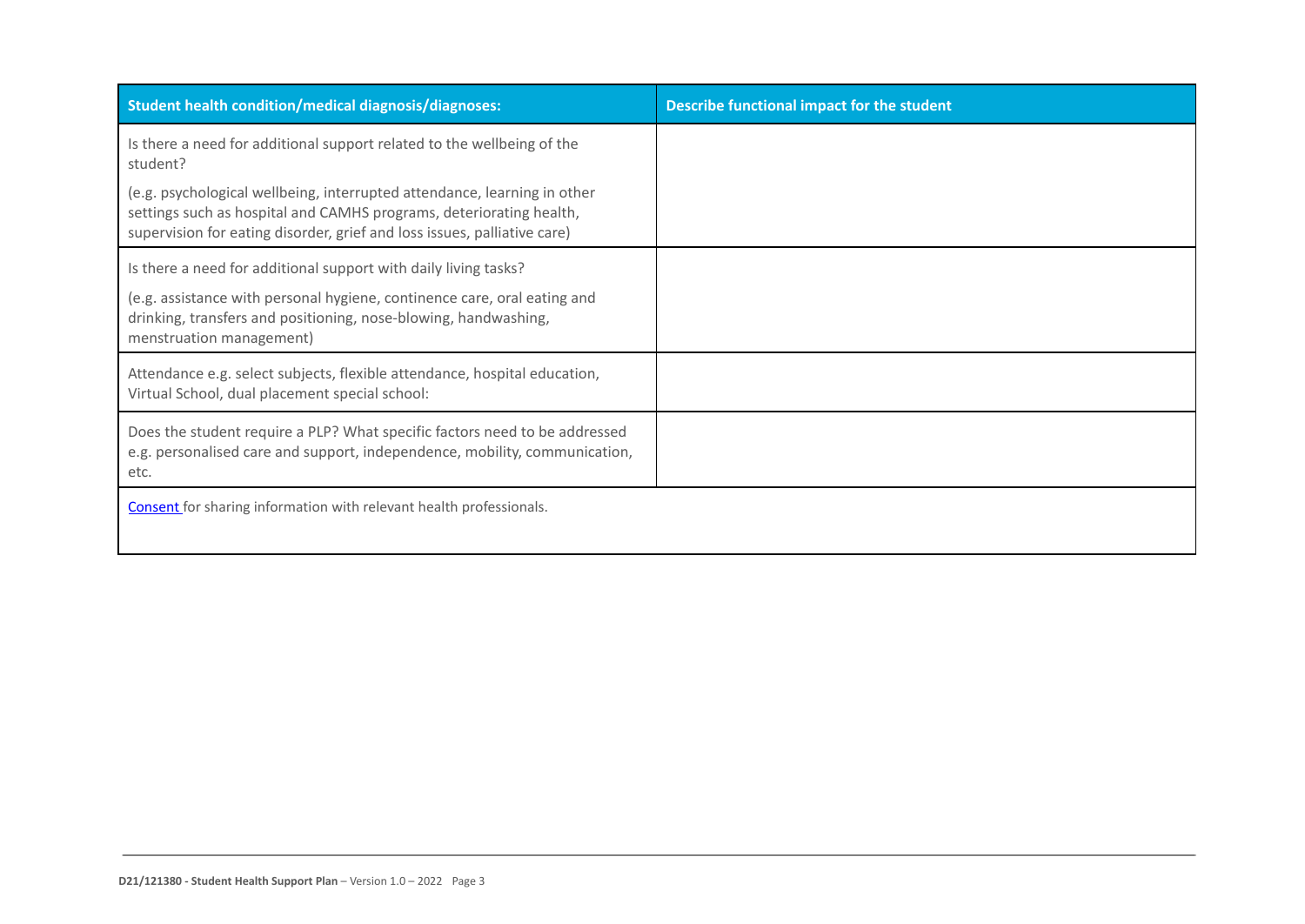**Below are some questions that may need to be considered when detailing the support that will be provided for the student's health care needs. These questions should be used as a guide only. More specific questions may be referenced in the table below**

| <b>Support</b>     | What needs to be considered?                                                                                                                                            | Document how the school will support the student's health care needs?                                                                                                                                                                                                                                                                                                                                                                                                                    | <b>Person responsible for</b><br>ensuring the support |
|--------------------|-------------------------------------------------------------------------------------------------------------------------------------------------------------------------|------------------------------------------------------------------------------------------------------------------------------------------------------------------------------------------------------------------------------------------------------------------------------------------------------------------------------------------------------------------------------------------------------------------------------------------------------------------------------------------|-------------------------------------------------------|
| Overall<br>support | Is it necessary to provide support<br>during the school day?                                                                                                            | For example, some medication can be taken at home and does not need to<br>be brought to the school.                                                                                                                                                                                                                                                                                                                                                                                      |                                                       |
|                    | How can the recommended support<br>be provided in the simplest manner,<br>with minimal interruption to the<br>education and care program?                               | For example, students using nebulisers can often learn to use puffers and<br>spacers at school.                                                                                                                                                                                                                                                                                                                                                                                          |                                                       |
|                    | Who should provide the support?<br>Are additional or specialised training<br>arrangements required e.g. Diabetes<br>Victoria, Epilepsy Foundation, RCH<br>Complex Care. | For example, the principal should conduct a risk assessment for staff and<br>ask:<br>Does the support fit with assigned staff duties, the scope of their position,<br>and basic first aid training (see MACS First Aid Policy MACS First Aid Policy<br>and Guidelines<br>Ensure that staff directly involved and available to provide the care and<br>support undertake the agreed additional training.<br>Ensure that there are contingency provisions in place (if staff are on leave) |                                                       |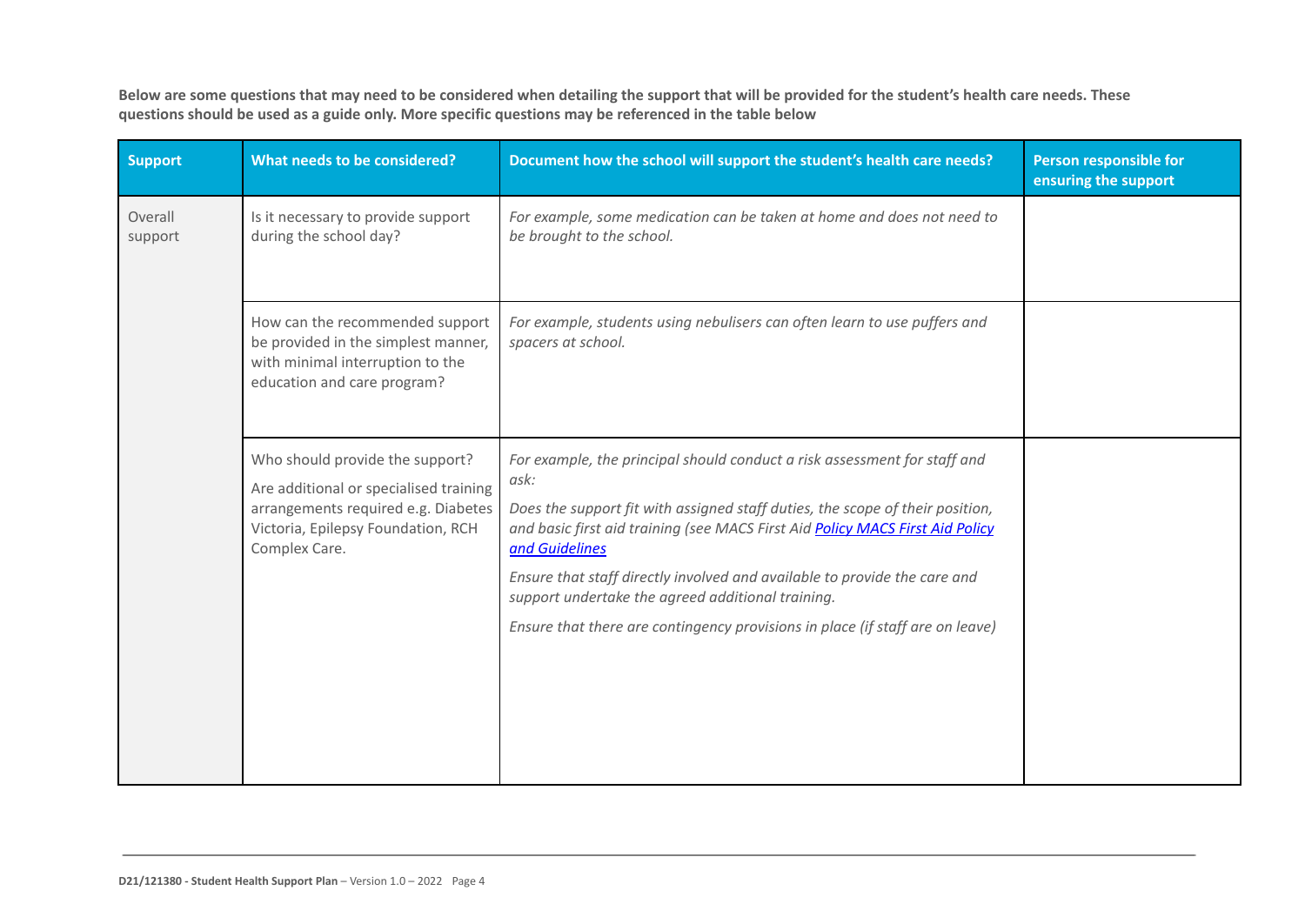| <b>Support</b>           | What needs to be considered?                                                                                                              | Document how the school will support the student's health care needs?                                                                                                                                                                                                                                                                                                                                                                                                                                                                                                                                                                                                                       | Person responsible for<br>ensuring the support |
|--------------------------|-------------------------------------------------------------------------------------------------------------------------------------------|---------------------------------------------------------------------------------------------------------------------------------------------------------------------------------------------------------------------------------------------------------------------------------------------------------------------------------------------------------------------------------------------------------------------------------------------------------------------------------------------------------------------------------------------------------------------------------------------------------------------------------------------------------------------------------------------|------------------------------------------------|
|                          | How can the support be provided in a<br>way that respects dignity, privacy,<br>comfort and safety and enhances<br>learning?               |                                                                                                                                                                                                                                                                                                                                                                                                                                                                                                                                                                                                                                                                                             |                                                |
| First aid                | Does the medical/health information<br>highlight any individual first aid<br>requirements for the student, other<br>than basic first aid? | Discuss and agree on the individual first aid plan with the parent/carer.<br>Ensure that there are sufficient staff trained in basic first aid (see MACS<br>First Aid Policy MACS First Aid Policy and Guidelines)<br>Ensure that all relevant school staff are informed about the first aid response<br>for the student.                                                                                                                                                                                                                                                                                                                                                                   |                                                |
| Complex<br>medical needs | Does the student have a complex<br>medical care need?                                                                                     | Is specific training required by relevant school staff to meet the student's<br>complex medical care need?<br>The Schoolcare Program enables students with ongoing complex medical<br>needs to have their health care requirements met safely at school. This<br>program is available to students who would be unable to attend school<br>without the procedure being performed by appropriately trained staff.<br>Following the referral process, RCH nurses will attend your school and<br>provide specialist training to nominated school staff.<br>Further information about the Schoolcare Program may be found in the<br>Schoolcare Referral form at: <b>Schoolcare Referral Form</b> |                                                |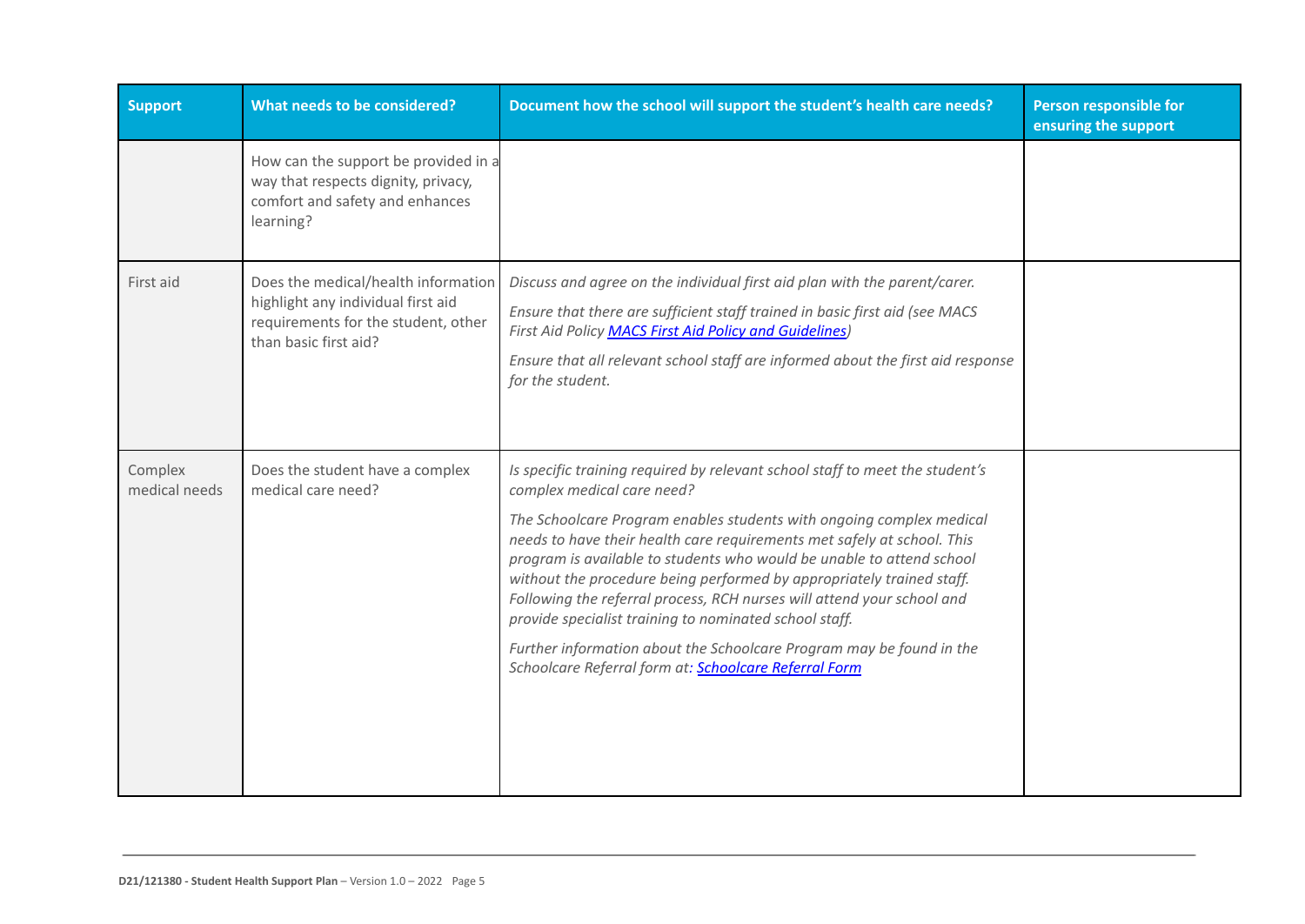| <b>Support</b>                                         | What needs to be considered?                                                                                              | Document how the school will support the student's health care needs?                                                                                                                                                                                                                                                                                                                                                                                                                            | Person responsible for<br>ensuring the support |
|--------------------------------------------------------|---------------------------------------------------------------------------------------------------------------------------|--------------------------------------------------------------------------------------------------------------------------------------------------------------------------------------------------------------------------------------------------------------------------------------------------------------------------------------------------------------------------------------------------------------------------------------------------------------------------------------------------|------------------------------------------------|
| Personal Care                                          | Does the medical/health<br>information highlight a predictable<br>need for additional support with<br>daily living tasks? | Detail how the school will support the student's personal care needs, for<br>example in relation to nose blowing, washing hands, continence plan,<br>toileting care (including menstrual health management and other aspects<br>of personal hygiene)<br>Document specific plans as appropriate.                                                                                                                                                                                                  |                                                |
| Routine<br>Supervision for<br>health-related<br>safety | Does the student require<br>medication to be administered<br>and/or stored at the School?                                 | Refer to Administration of Medication to Students Procedures on<br>medication management.<br>Ensure that a medication log or equivalent official medications register is<br>completed by the person administering the taking of the medication.                                                                                                                                                                                                                                                  |                                                |
|                                                        | Are there any facilities issues that<br>need to be addressed?                                                             | Ensure the school's first aid room/sick bay and its contents provide the<br>minimum requirements and discuss whether other requirements can be<br>facilitated in this room to meet the student's health care needs.<br>Ensure the school provides necessary reasonable adjustments to assist a<br>student who requires a wheelchair or other technical support. Discuss<br>requirements and possible modifications with the parent/carer/student or<br>system contracted allied health provider. |                                                |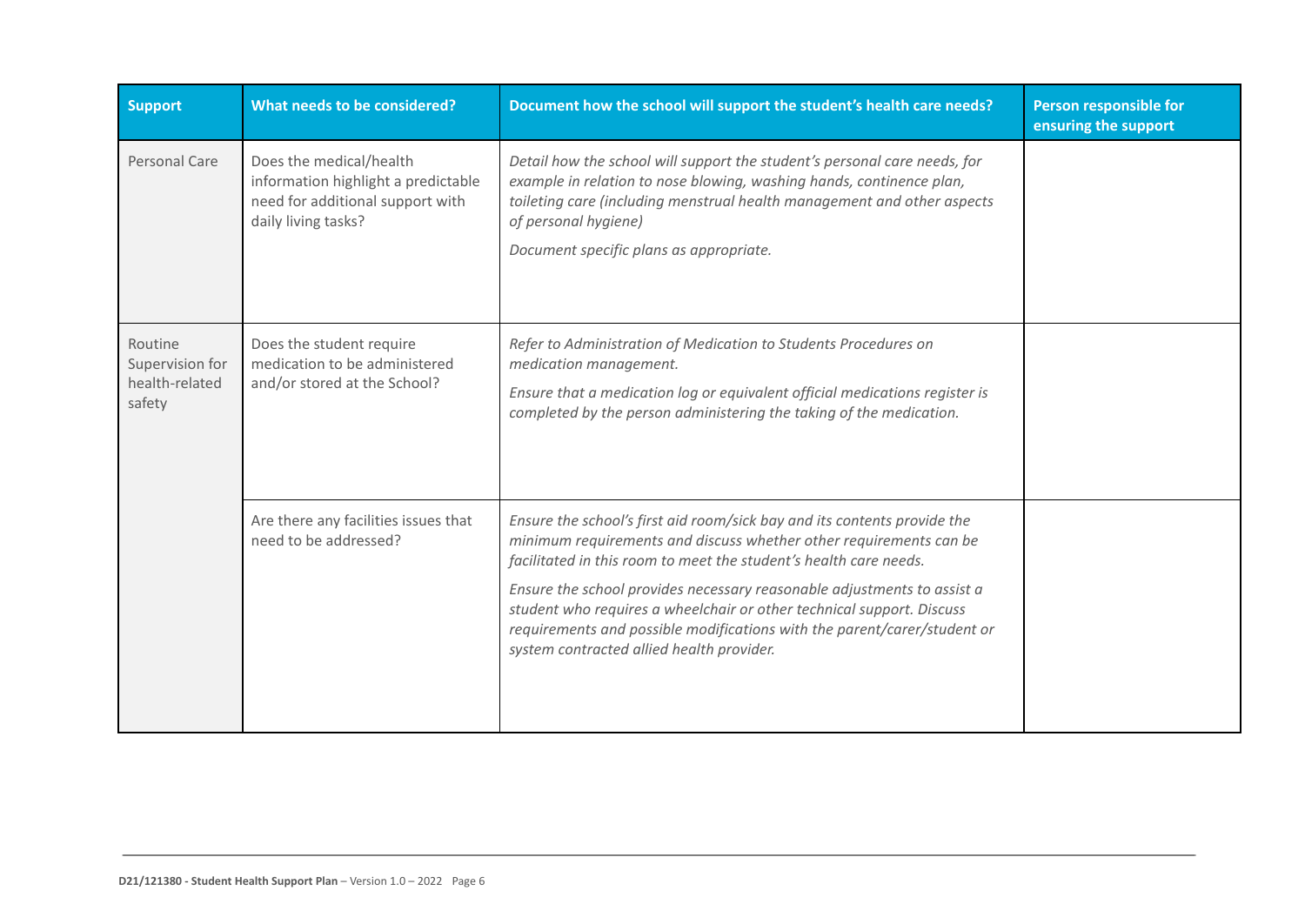| <b>Support</b>          | What needs to be considered?                                       | Document how the school will support the student's health care needs?                                                                                                                                     | Person responsible for<br>ensuring the support |
|-------------------------|--------------------------------------------------------------------|-----------------------------------------------------------------------------------------------------------------------------------------------------------------------------------------------------------|------------------------------------------------|
| Other<br>considerations | Are there other considerations<br>relevant for this health support | For example, in relation to behaviour, such as special permission to leave group<br>activities as needed; planned, supportive peer environment.                                                           |                                                |
|                         | plan?                                                              | For example, in relation to the environment, such as minimising risks such as<br>allergens or other risk factors.                                                                                         |                                                |
|                         |                                                                    | For example, in relation to communication, is there a need to formally outline<br>the communication channels between the school, family and health/medical<br>practitioner?                               |                                                |
|                         |                                                                    | Accommodation in curriculum design and delivery and in assessment for a<br>student in transition between home, hospital and school; for a student's<br>attendance (full-time, part-time or episodically). |                                                |
|                         |                                                                    |                                                                                                                                                                                                           |                                                |
|                         |                                                                    |                                                                                                                                                                                                           |                                                |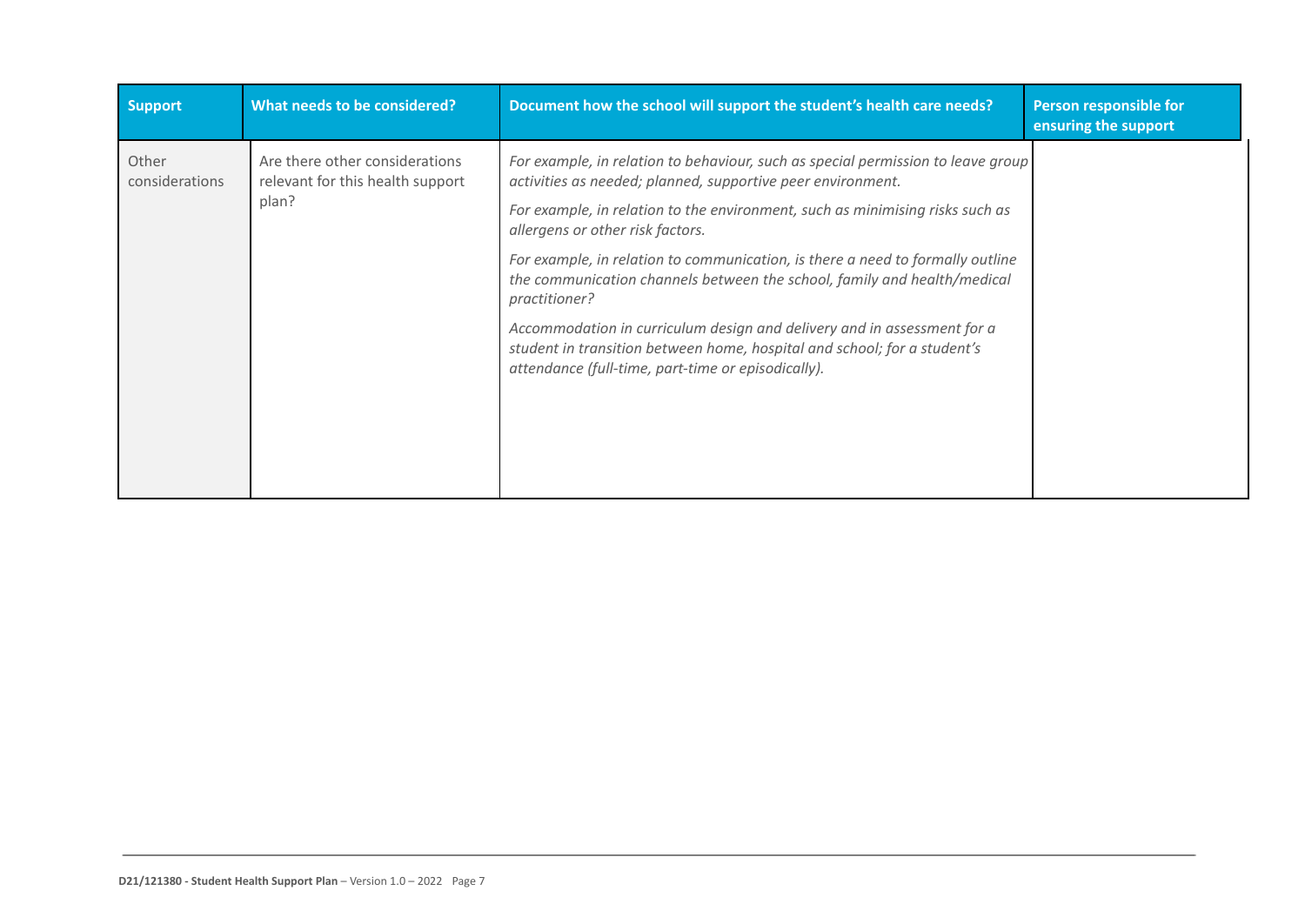This *Student Health Support Plan* has been developed with my knowledge and input based upon health advice received from the student's medical practitioner

| Name of parent/carer or adult/mature minor* student: | Signature: Signature: | Date: |
|------------------------------------------------------|-----------------------|-------|
|                                                      |                       |       |
| Name of principal (or nominee):                      | Signature:            | Date: |

*\*Please note: Mature minor (refer page 73 of Privacy [Compliance Manua](https://cevn.cecv.catholic.edu.au/Melb/Document-File/Polices-Compliance-and-Legal/Privacy/Privacy-Compliance-Manual.aspx)l) is a student who is capable of making their own decisions on a range of issues, before they reach eighteen years of age.*

Where required, the Medical Management Plan should be reviewed annually through a Support Group meeting or when parents notifies the school that the student's health needs have changed. It should otherwise be reviewed as needed. For example, principals may also instigate a review of the health care plan at other times, such as in response to a particular incident.

**Privacy Statement:** *The school collects personal information so as the school can plan and support the health care needs of the student. Without the provision of this information the quality of the health support provided may be affected. The information may be disclosed to relevant school staff and appropriate medical personnel, including those engaged in providing health support as well as emergency personnel, where appropriate, or where authorised or required by another law. You are able to request access to the personal information that we hold about you/your child and to request that it be corrected. Please contact the school directly. [Privacy Policy](https://cevn.cecv.catholic.edu.au/Melb/Document-File/Polices-Compliance-and-Legal/Policies/MACS-Policies/enrolment/School-Privacy-Policy.DOCX)*

#### **Individuals to receive copies of this Student Health Support Plan:**

1. Student/Parent/Carer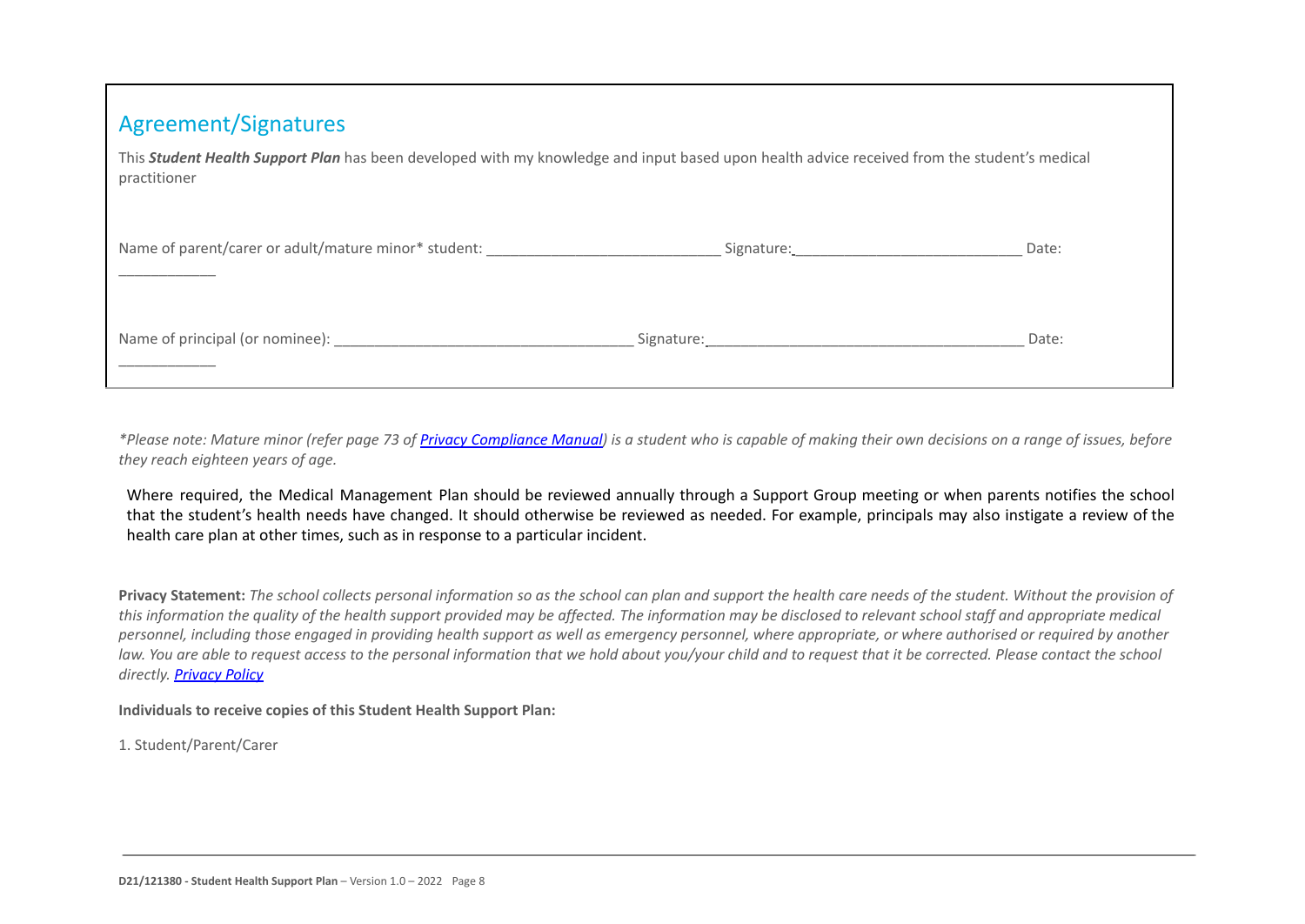## Guidance Advice for Students with Health Management Needs

| Complex Medical Needs: This guidance advice provides additional information for schools seeking to understand the functional impact of the student's health<br>needs and document an appropriate plan for support.                                                                                                                                                                                                                                                                                                                                                                                  |                                                                                                                                                                                                                                                                                                                                                                                                                                                                                                                                                                                                                                                                                                                                                                                                                                                                                         |
|-----------------------------------------------------------------------------------------------------------------------------------------------------------------------------------------------------------------------------------------------------------------------------------------------------------------------------------------------------------------------------------------------------------------------------------------------------------------------------------------------------------------------------------------------------------------------------------------------------|-----------------------------------------------------------------------------------------------------------------------------------------------------------------------------------------------------------------------------------------------------------------------------------------------------------------------------------------------------------------------------------------------------------------------------------------------------------------------------------------------------------------------------------------------------------------------------------------------------------------------------------------------------------------------------------------------------------------------------------------------------------------------------------------------------------------------------------------------------------------------------------------|
| Is specialised medical training required by relevant school staff to administer<br>any complex medical procedures?<br>What is the relevant medical body or professional required to provide training?<br>Does the treating hospital provide training or is there another organisation?<br>$\bullet$<br>How often does the training need to occur?<br>$\bullet$<br>Does the medical advice form nominate a contact that can assist with<br>training for complex medical care?<br>How will the procedure be recorded including completion of the first aid log<br>or individual student logs/records? | For complex medical needs, where the treating hospital does not supply<br>training, the school can complete a referral to RCH Schoolcare program e.g. (e.g.<br>gastrostomy or other tube feeding, postural drainage, routine oxygen,<br>tracheostomy care, catheter/stoma management).<br>The medical management plan and Student Health Support plan should be<br>developed and must be in place prior to the child commencing attendance<br>noting that in some cases, there may be an interim Medical Management Plan<br>and Student Health Support Plan if the school is awaiting relevant medical or<br>other information at the time the child commences attendance, and it would not<br>be reasonable to delay a child's attendance in the circumstances. The Medical<br>Management Plan and Student Health Support Plan must be kept in the<br>enrolment record for that child. |
| Is the student required to take medication?<br>Is medication required to be taken at school?<br>Can the student self-administer the medication? e.g. use a nebuliser<br>Is training required to administer medication? e.g. Epilepsy/Diabetes<br>$\bullet$<br><b>Emergency Medication</b><br>How will the administration of medication be recorded including completion<br>of the medication administration log?                                                                                                                                                                                    | Ensure that written advice is received, from the student's medical/health<br>practitioner for appropriate storage and administration of the medication - via<br>the MACS Medication Authority Form.<br>Administration of Medication to Students Procedures<br>Ensure that there are contingency provisions in place (whilst awaiting the staff<br>member to receive training), to facilitate the student's attendance at school.<br>A plan for taking medication on camp or excursions, will be required<br>Ensure that a medication log or equivalent official medications register is<br>completed by the person administering the taking of the medication.                                                                                                                                                                                                                          |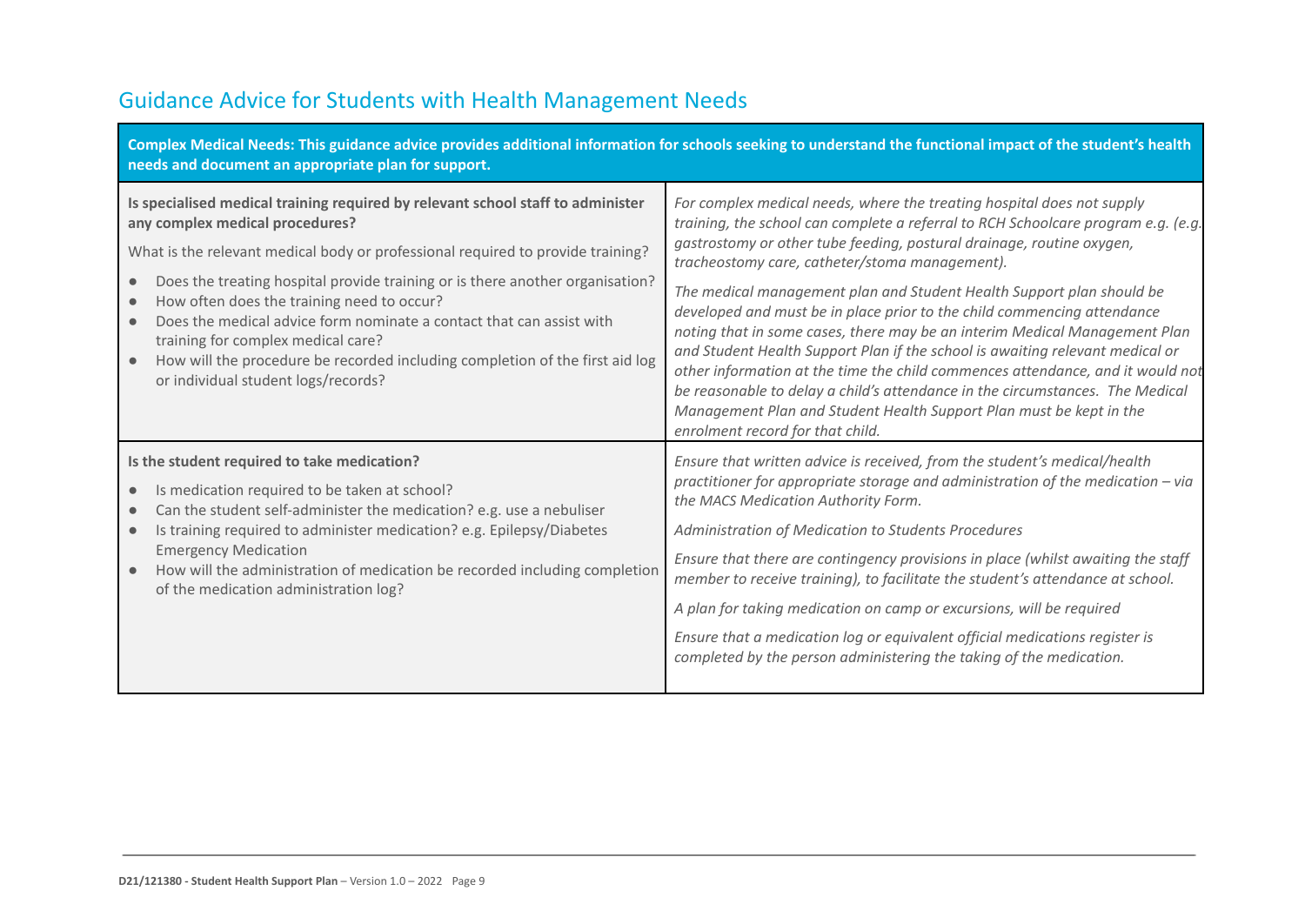| Are there Medication and equipment storage requirements?<br>Is temperature a consideration for storage?<br>$\bullet$<br>Does the medication need to be regularly checked for supply & 'use by<br>date'?<br>In an emergency, e.g. fire evacuation, is a plan to access medication<br>necessary?<br>Are there special requirements for disposal of materials? e.g. injections,<br>strips, blood                                                                                                                           | Arrangements for storage of medication on excursions and camps needs to be<br>considered e.g. ensuring the storage temperature, secure storage                                                                                                                                                                                                                                                                |
|-------------------------------------------------------------------------------------------------------------------------------------------------------------------------------------------------------------------------------------------------------------------------------------------------------------------------------------------------------------------------------------------------------------------------------------------------------------------------------------------------------------------------|---------------------------------------------------------------------------------------------------------------------------------------------------------------------------------------------------------------------------------------------------------------------------------------------------------------------------------------------------------------------------------------------------------------|
| Are there any facilities that need to be audited?<br>Can the student access the facilities required?<br>$\bullet$<br>Is an environmental audit required?<br>Are facilities such as two-way locking doors, ramps, rails, lift, tap and door<br>$\bullet$<br>modifications required?<br>Do current facilities comply with disability standards e.g. gradient of ramps,<br>lift capacity etc.                                                                                                                              | Ensure the school's first aid room/sick bay and its contents provide the minimum<br>requirements and discuss whether other requirements can be facilitated in this<br>room to meet the student's health care needs.                                                                                                                                                                                           |
| Is planning with/for the Ambulance Service required?<br>Is a First Aid emergency management plan in place? Where is the<br>emergency management plan located? How is the emergency plan enacted?<br>Is the student registered with the Ambulance Service? (If so, this needs to<br>$\bullet$<br>be reviewed every two years)<br>Is there a preferred hospital in the case of an emergency?<br>How will medical emergencies be documented?<br>$\bullet$<br>Is a Personal Emergency Evacuation Plan (PEEP) form required? | For example, ambulance access to the site; identifying who will call and meet the<br>ambulance; whether the child/student will be accompanied and if so, who will do<br>this - and how will they communicate?<br>For example, other post-incident management including reviewing plans and<br>procedures and possible staff support and counselling.<br>Ensure that emergency contact details are up to date. |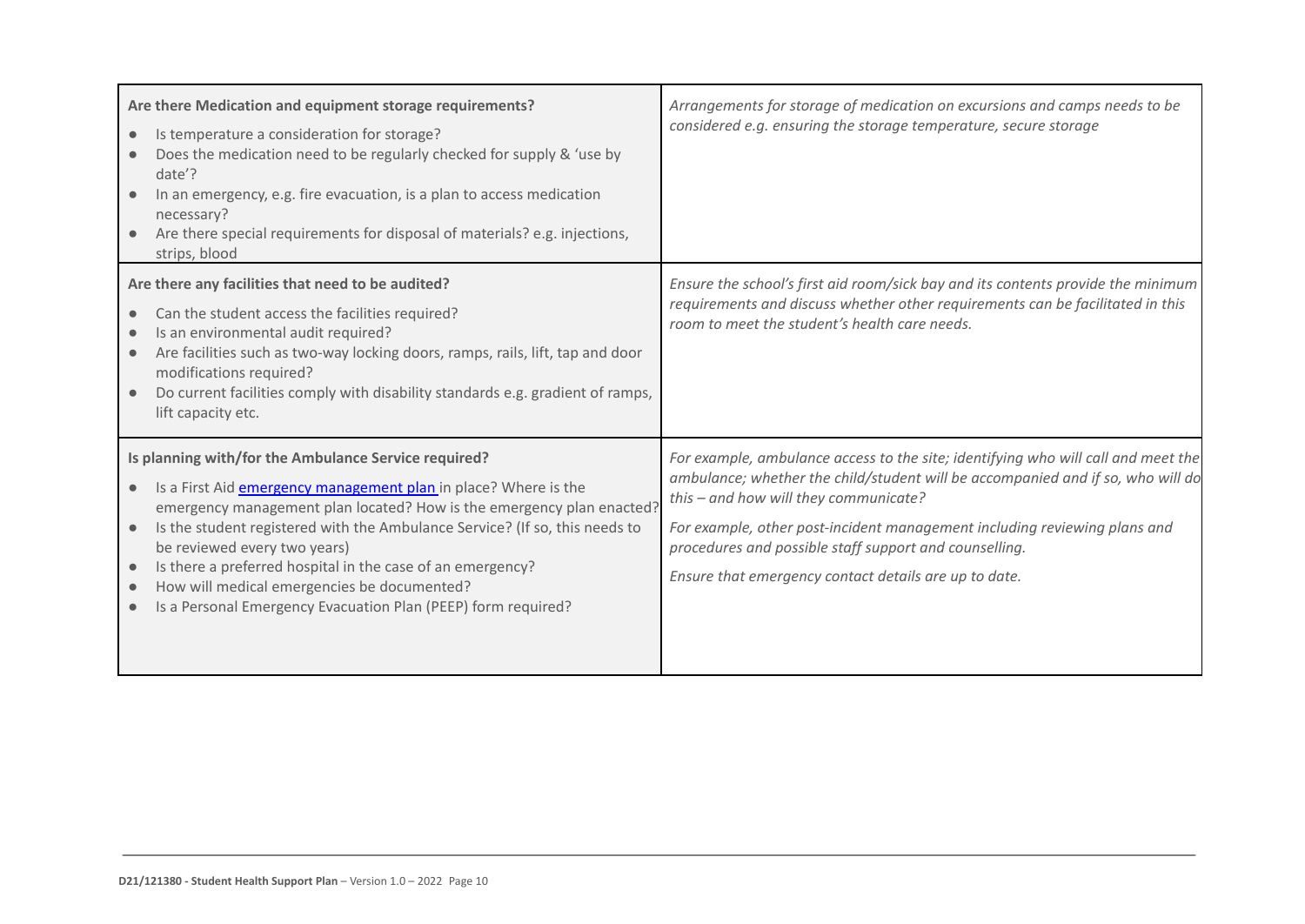#### Personal Care Needs

| Does the student require specialised equipment and / or support for toileting?<br>How will the dignity and privacy of the student be protected?<br>What OHS implications are there for this student?<br>What OHS implications are there for staff and/or students?<br>Is a care and learning plan for toileting or hygiene required/appropriate?<br>Is additional equipment such as a change table, hoist, special toilet seat etc.<br>required?<br>Is transfer training required to support toileting?<br>What level of staffing is required for the personal care activity to be<br>conducted safely? e.g. instruct, model or monitor<br>What bathroom amenities are required? Is item positioning relevant? e.g.<br>$\bullet$<br>well placed soap dispenser, mirror, disposal systems, facilities for washing<br>and changing clothing if required<br>Is there adequate storage & security of aids and equipment for the student?<br>$\bullet$<br>e.g. shelf, cupboard<br>Can the student independently wash & dry after a soiling incident?<br>Are there special requirements for the disposal of items? e.g. nappies, | Applications for therapy and specialised furniture or equipment items valued<br>over \$300 can be made via the CECV Therapy and Equipment program. CECV<br>Therapy and Equipment Guidelines are published annually on CEVN.<br>Specialised equipment must be endorsed by a qualified provider e.g. SCOPE and<br>accompanied by a commercial quotation. Refer to the CECV Therapy and<br>Equipment Guidelines or contact the Learning Consultant Chronic Health/<br>Physical Disability at the region for support.<br>Where approved, CECV providers will train staff in the manual handling,<br>transfers, use of equipment and OHS requirements (hygiene)<br>Parent provides all items used by the student e.g. nappies, testing strips, spare<br>clothes, sharps container<br>School supplies items for OHS for staff safety e.g. disposable gloves, bins, masks<br>Consider dignity and Child Safety when assisting with washing & drying a<br>student |
|----------------------------------------------------------------------------------------------------------------------------------------------------------------------------------------------------------------------------------------------------------------------------------------------------------------------------------------------------------------------------------------------------------------------------------------------------------------------------------------------------------------------------------------------------------------------------------------------------------------------------------------------------------------------------------------------------------------------------------------------------------------------------------------------------------------------------------------------------------------------------------------------------------------------------------------------------------------------------------------------------------------------------------------------------------------------------------------------------------------------------|-----------------------------------------------------------------------------------------------------------------------------------------------------------------------------------------------------------------------------------------------------------------------------------------------------------------------------------------------------------------------------------------------------------------------------------------------------------------------------------------------------------------------------------------------------------------------------------------------------------------------------------------------------------------------------------------------------------------------------------------------------------------------------------------------------------------------------------------------------------------------------------------------------------------------------------------------------------|
| soiled clothes, blood<br>Does the student require support and/or equipment for eating and drinking?<br>How will the dignity and privacy of the student be protected?<br>$\bullet$<br>What OHS implications are there for the student e.g. choking?<br>$\bullet$<br>Are there any OHS implications for staff and/or students?<br>Can the student independently access their food and drink or do they<br>$\bullet$<br>require support? e.g. open lunch-box, feed themselves, require feeding,                                                                                                                                                                                                                                                                                                                                                                                                                                                                                                                                                                                                                               | Consider OHS and training requirements for LSOs who are physically assisting<br>with personal care, mobility, transfers etc.<br>If a detailed plan is required, use the hyperlink below to access a template to<br>devise the 'Eating/Drinking Plan' <b>Eating/Drinking Management Plan</b><br>Note also students with eating disorder that may require supervision during<br>and post eating.                                                                                                                                                                                                                                                                                                                                                                                                                                                                                                                                                            |
| require drink bottle to be held, PEG feeding, choking mitigation,<br>Does the student require specialised equipment?<br>Is training required for staff? e.g. PEG feeding, choking plan/procedures?                                                                                                                                                                                                                                                                                                                                                                                                                                                                                                                                                                                                                                                                                                                                                                                                                                                                                                                         |                                                                                                                                                                                                                                                                                                                                                                                                                                                                                                                                                                                                                                                                                                                                                                                                                                                                                                                                                           |
| Does the student require support for dressing?<br>How will the dignity and privacy of the student be protected?<br>What OHS implications are there for staff and students?<br>Can the student independently remove clothing and dress themselves? e.g.<br>$\bullet$<br>PE program, sport carnival, swimming program on camp etc.<br>Can the student remove and put on a brace or AFO?<br>$\bullet$                                                                                                                                                                                                                                                                                                                                                                                                                                                                                                                                                                                                                                                                                                                         | If a detailed plan is required, use the hyperlink below to access a template to<br>devise the 'Dressing Plan'                                                                                                                                                                                                                                                                                                                                                                                                                                                                                                                                                                                                                                                                                                                                                                                                                                             |